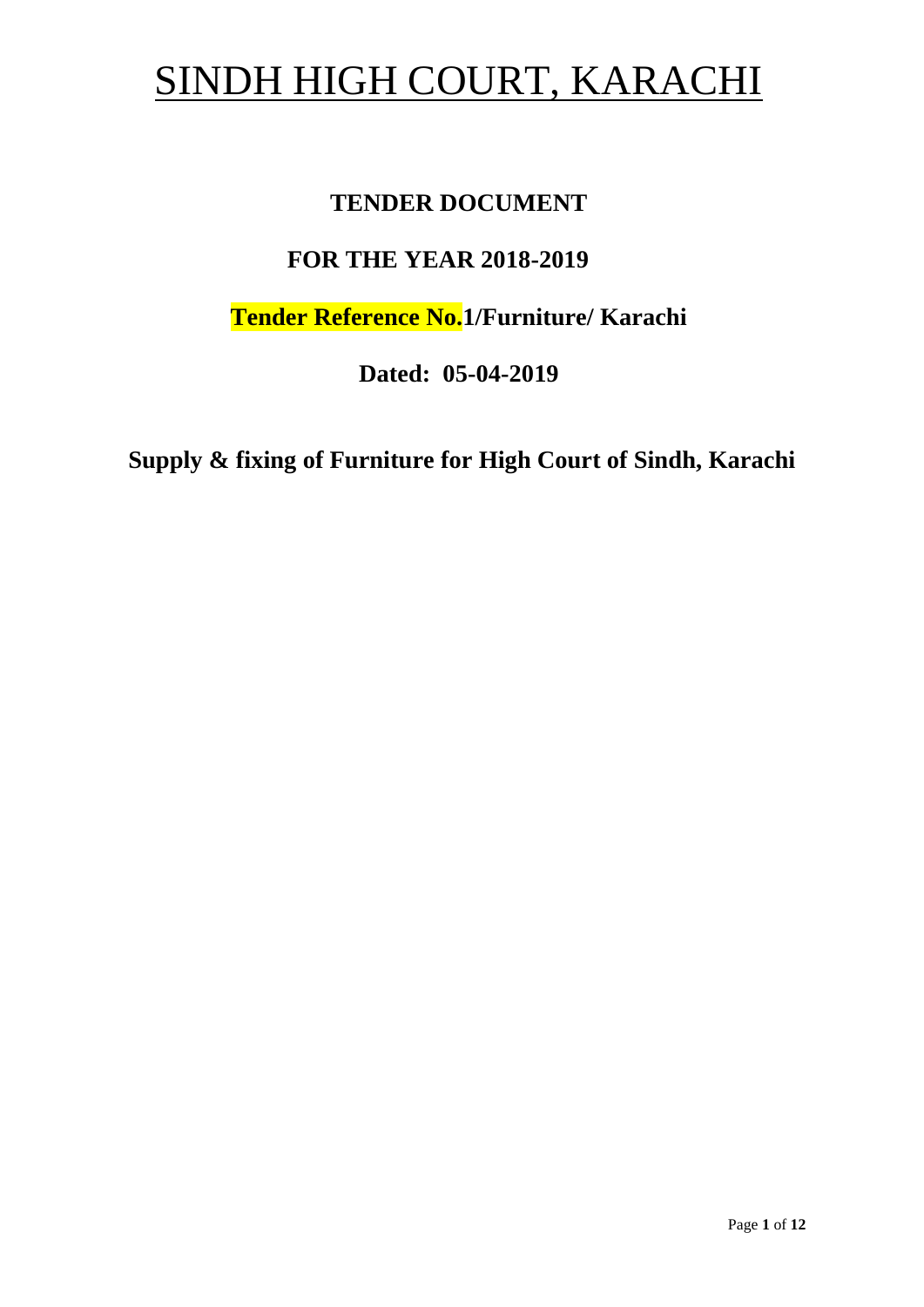# **Contents**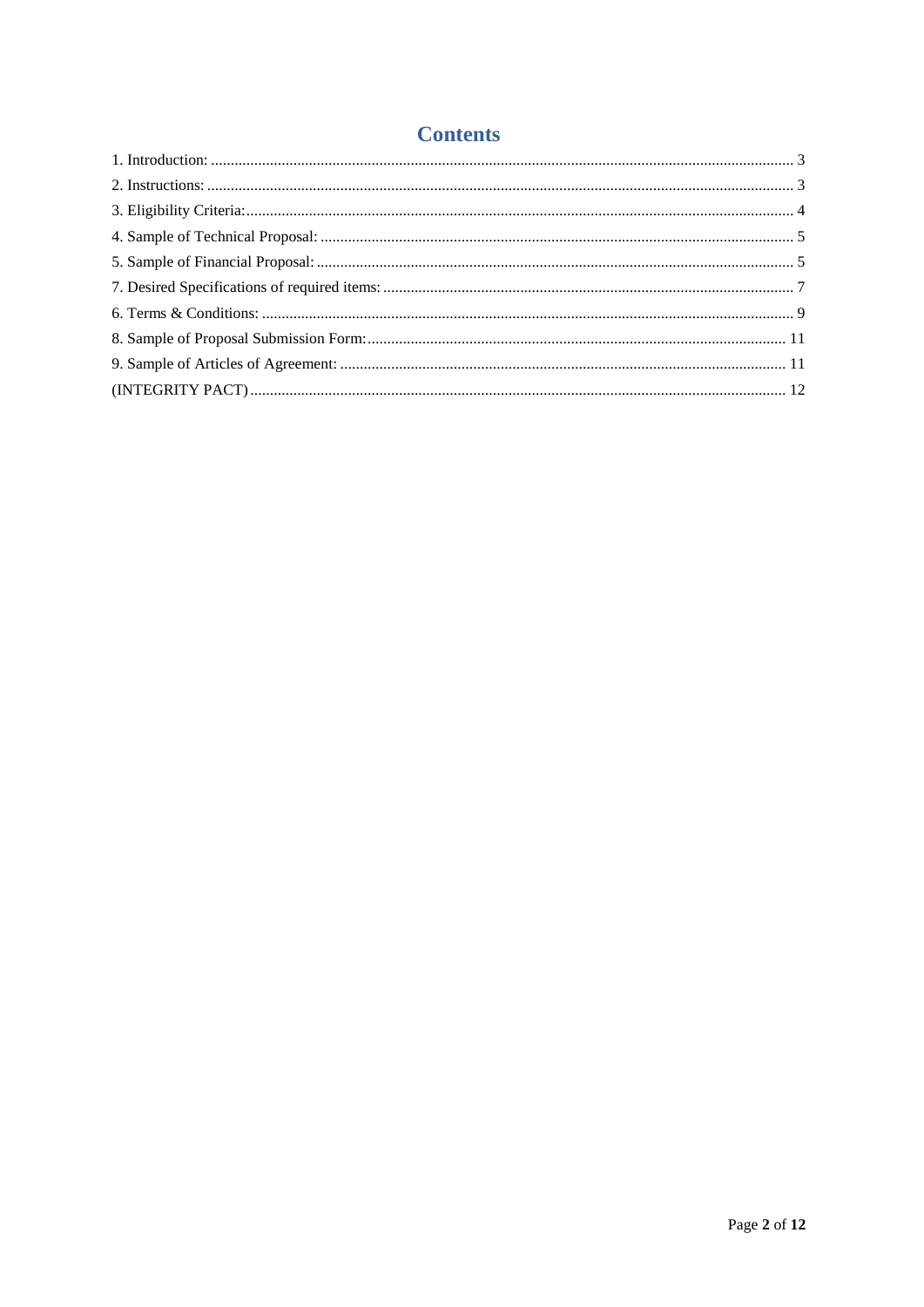# <span id="page-2-0"></span>**1. Introduction:**

Dear Tenderer:

The **SINDH HIGH COURT (SHC)** is the highest judicial institution of the province of [Sindh.](https://en.wikipedia.org/wiki/Sindh) We are interested to purchase *various furniture items for High Court of Sindh, Karachi,* as per specifications mentioned in tender document, from your esteemed firm / agency.

## <span id="page-2-1"></span>**2. Instructions:**

- (a) The Sindh High Court, Karachi (SHC) expects that aspirant service provider should furnish copies of all the required documents to ensure a transparent and genuine presentation.
- (b) Kindly do not leave any column/item blank. If you need more space please attach a paper & clearly mention item/column name or number etc. that referred the column/item of the Tender Form.
- (c) Tender document which includes full details of items and other terms & conditions may be downloaded free of cost from [www.sindhhighcourt.gov.pk](http://www.sindhhighcourt.gov.pk/) and [www.spprasindh.gov.pk.](http://www.spprasindh.gov.pk/)
- (d) The last date to submit the Tender Document, separate technical  $\&$  financial proposals along with relevant documents in sealed envelopes is 22<sup>ND</sup> APRIL, 2019 AT 11:00 A.M. in the Office of the Director General (Finance & Accounts), Sindh High Court, Karachi, as reflected in NIT.
- (e) **The technical proposals will be opened on the same day** in the presence of representatives who may care to attend as reflected in NIT.
- (f) Date and time of opening of **financial proposals** will be uploaded on the official websites of Sindh High Court.
- (g) **Bid Security of 2% of total amount** will be deposited along with Tender Document in shape of PAY ORDER / DEMAND DRAFT/ BANK GUARANTEE in the name of Registrar, Sindh High Court, Karachi.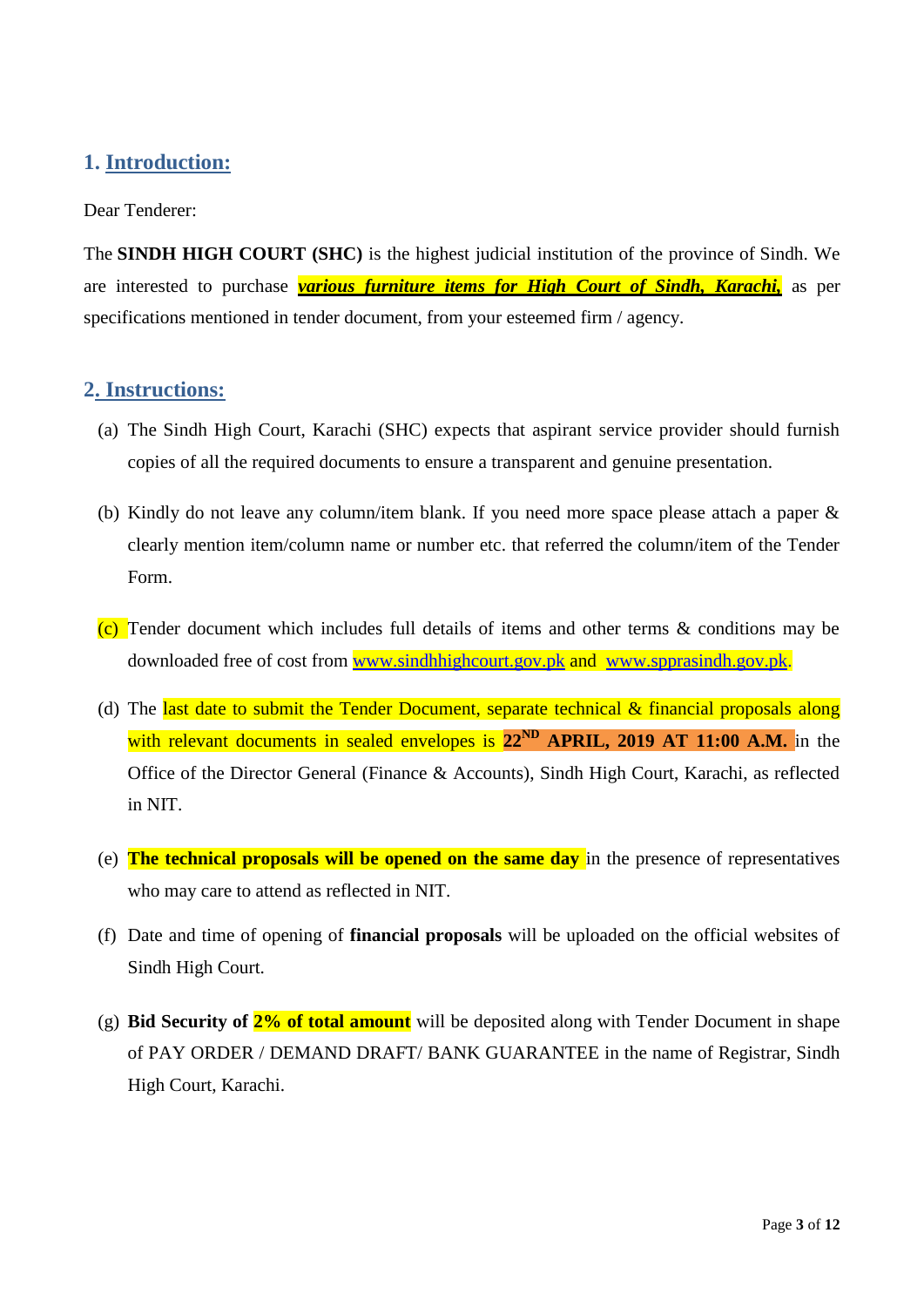# <span id="page-3-0"></span>**3. Eligibility Criteria:**

Following documents must be furnished in separate envelop before the opening of Technical Proposal.

| S.No.          | <b>Eligibility Criteria</b>                                          | Requirement |
|----------------|----------------------------------------------------------------------|-------------|
| $\mathbf{1}$   | Profile of company/firm along with copies of relevant documents      | Mandatory   |
| 2              | Copies of relevant Tax Registration Certificates.                    | Mandatory   |
| 3              | Copies of at least three (03) Purchase Orders of similar nature      | Mandatory   |
|                | during the last three years along with Completion Certificates/      |             |
|                | delivery challan for the work completed.                             |             |
| $\overline{4}$ | Undertaking on judicial stamp paper that firm has never been         | Mandatory   |
|                | blacklisted by any government semi government, autonomous and        |             |
|                | stated owned organization.                                           |             |
| 5              | Total Financial turnover of at least 4 million during the last three | Mandatory   |
|                | years. (financial statement or bank statement or both are required)  |             |

It is undertaken that all the above mentioned documents have been provided in the sequence as mentioned above. It is fully understood that in case of non-compliance of eligibility criteria, our technical proposal will not be evaluated and no liability would be incur against High Court of Sindh for rejection of tender.

<span id="page-3-1"></span>

| <b>Name</b>        |  |
|--------------------|--|
| <b>Designation</b> |  |
| <b>Signature</b>   |  |
| <b>Stamp</b>       |  |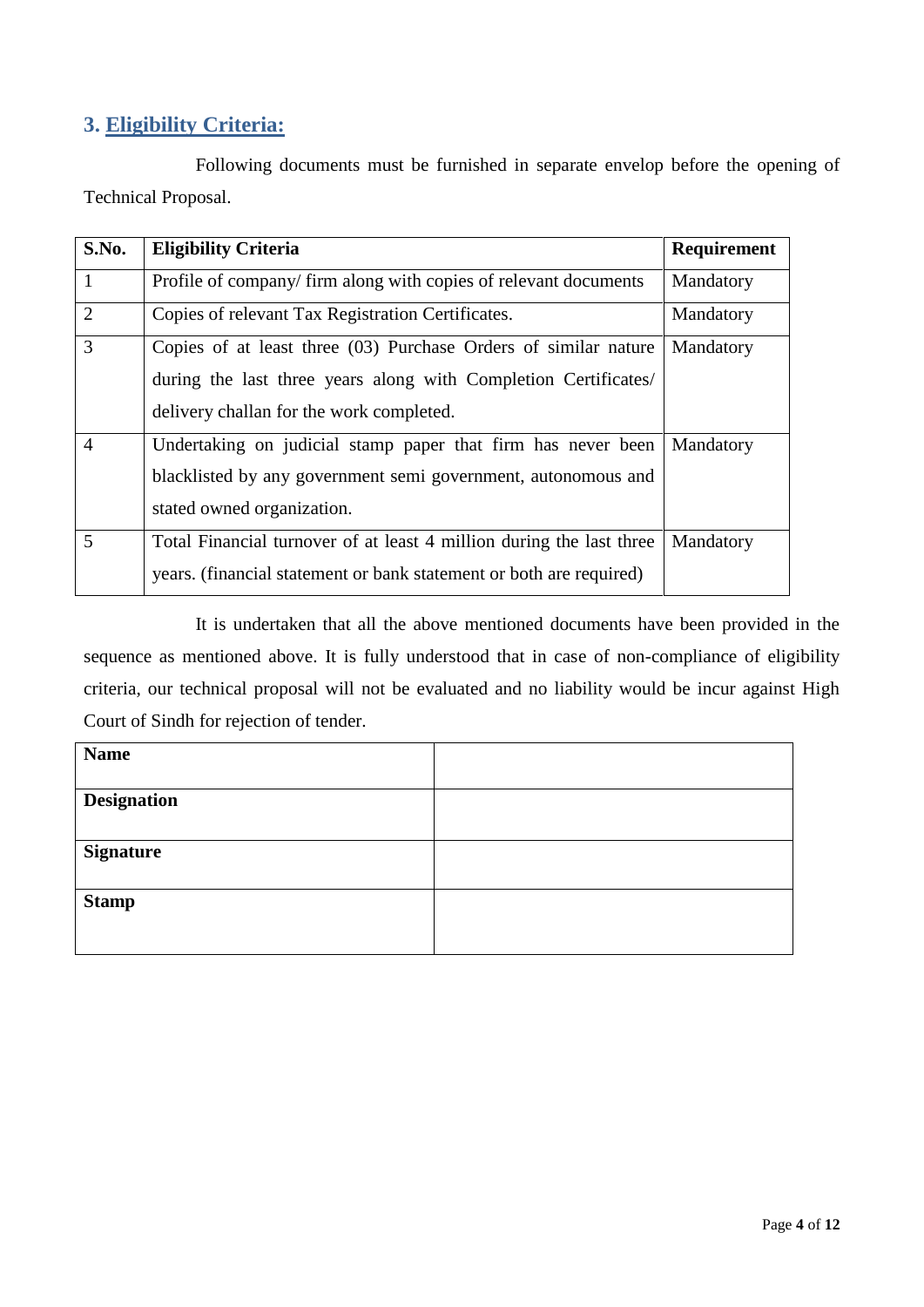# **4. Sample of Technical Proposal:**

- 1. Technical Proposal must include complete technical specifications.
- 2. Technical Proposal shall be sealed in separate envelope.
- 3. This is only format of Technical Proposal. Kindly do not write anything in the box below.

| Sr.<br>No.     | <b>Title of Item</b>           | <b>Description</b> |
|----------------|--------------------------------|--------------------|
| $\mathbf{1}$   | <b>Revolving Chair</b>         |                    |
| $\overline{2}$ | <b>Computer Table</b>          |                    |
| 3              | <b>Visitor Chair</b>           |                    |
| $\overline{4}$ | <b>Book Rack/Shelf</b>         |                    |
| 5              | <b>Office Table</b>            |                    |
| 6              | <b>Wooden Knitted</b><br>Chair |                    |

*To be printed on the letter head of firm/supplier.*

### **Stamp & Signature**

## <span id="page-4-0"></span>**5. Sample of Financial Proposal:**

- 1. Financial proposal should be sealed in separate envelope.
- 2. Rates should be mentioned in both figures & words.
- 3. All transportation, other cost must be mentioned separately in financial proposal and total cost must be inclusive of all cost.
- 4. Financial Proposal must be submitted on letter head of company/supplier.
- 5. This is only format of Financial Proposal. Kindly do not write anything in the box below.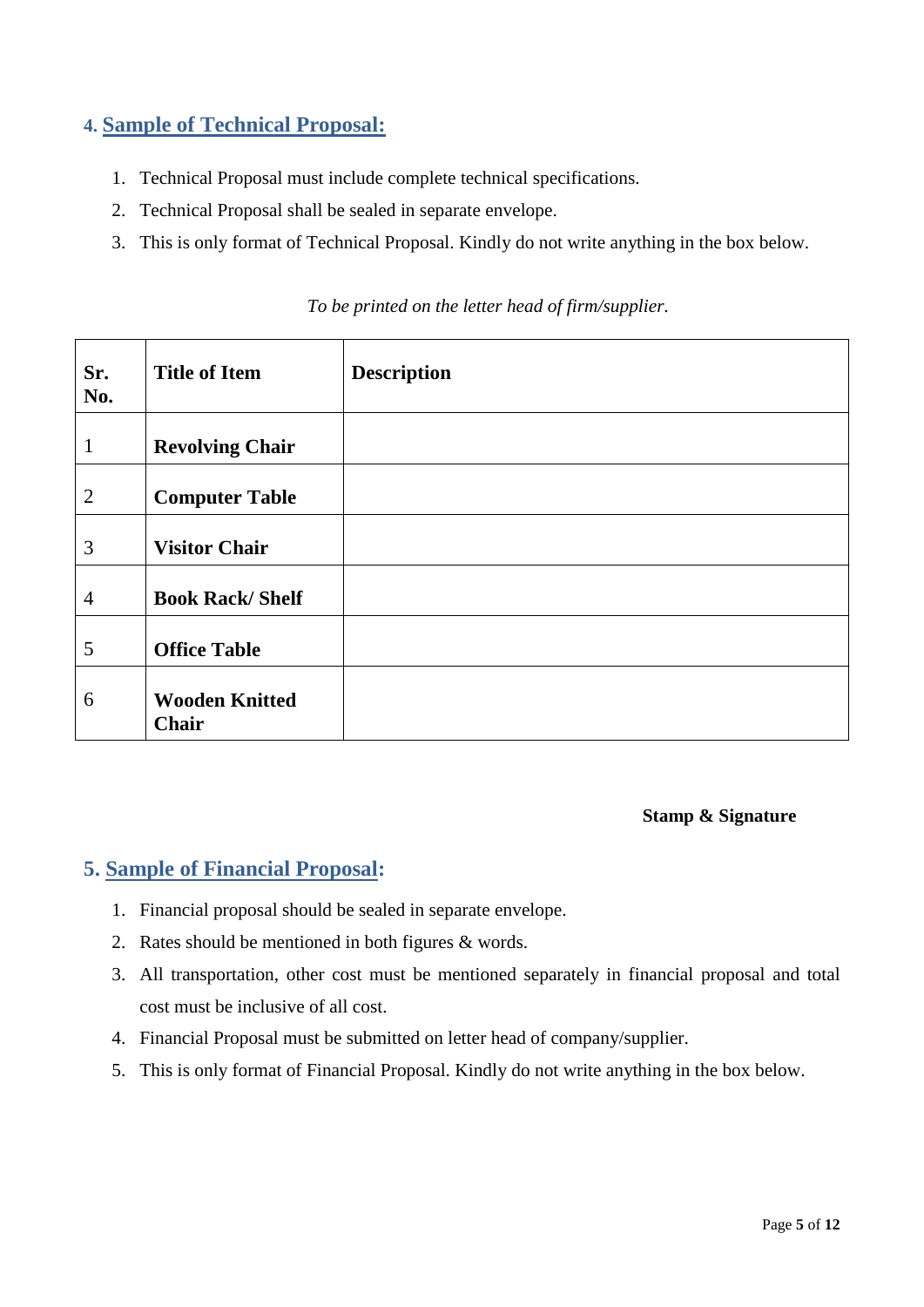| S.No                                                       | <b>Name of Article</b>                     | Quantity | <b>Unit Price (without</b> | <b>Amount</b> |
|------------------------------------------------------------|--------------------------------------------|----------|----------------------------|---------------|
|                                                            |                                            |          | GST)                       | (without GST) |
| $\mathbf{1}$                                               |                                            |          |                            |               |
| $\overline{2}$                                             |                                            |          |                            |               |
| 3                                                          |                                            |          |                            |               |
| $\overline{4}$                                             |                                            |          |                            |               |
| 5                                                          |                                            |          |                            |               |
| 6                                                          |                                            |          |                            |               |
| Total Amount in figures and words including transportation |                                            |          |                            |               |
|                                                            | and other cost without GST and other taxes |          |                            |               |

# *To be printed on the letter head of firm/supplier.*

All government taxes will be applicable as per rules.

**Stamp & Signature**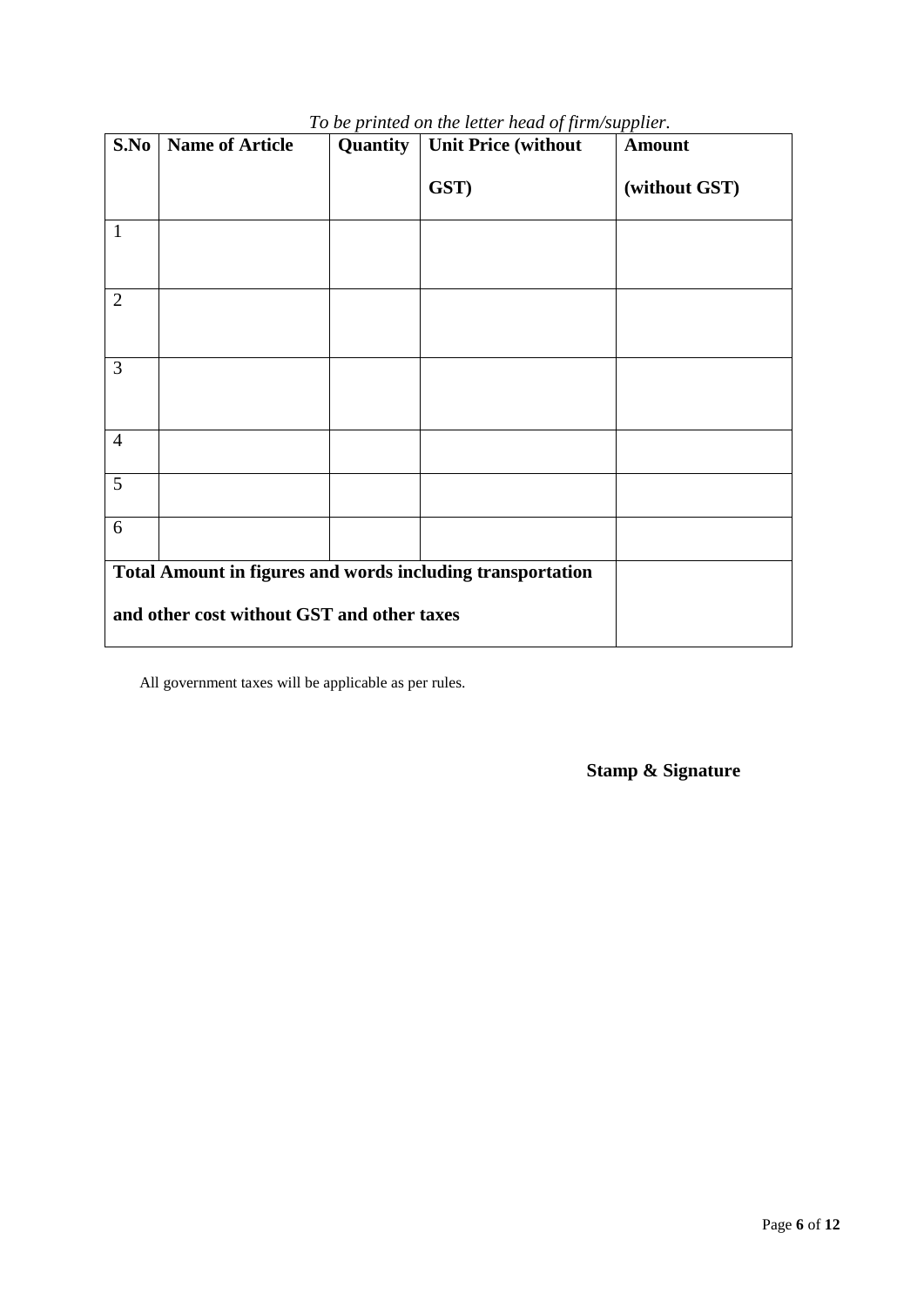# **7. Desired Specifications of required items:**

<span id="page-6-0"></span>

| Sr.<br>No.     | <b>Title of Item</b>   | <b>Description</b>                                                                                                                                                                                                                                                                     | Quantity |
|----------------|------------------------|----------------------------------------------------------------------------------------------------------------------------------------------------------------------------------------------------------------------------------------------------------------------------------------|----------|
| $\mathbf{1}$   | <b>Revolving Chair</b> | Computer revolving chair seat, back size<br>46cm×46cm, Back size 46cm ×49cm.<br>Glas list (Hydraulic) up to 120cm tilt back<br>Hand rest D shape stylish Hand rest back<br>Specially Made by stone mash Leatherette<br>for comfort. Colour and design as per<br>instruction of client. | 52       |
| $\overline{2}$ | <b>Computer Table</b>  | Size $3$ ft×2ft×2.5ft for CPU and keyboard<br>MDF laminated board /Lapping kal wooden<br>with Polish Imported channel. High Quality<br>material. Colour and<br>design<br>as<br>per<br>instruction of client.                                                                           | 20       |
| 3              | <b>Visitor Chair</b>   | Visitor chair material for sheshm wood<br>with Arm Back seat Fully cousin molty<br>foam used best leatherette quality high<br>quality Polish. High Quality material.<br>Colour and design as per instruction of<br>client.                                                             | 03       |
| 4              | <b>Book Rack/Shelf</b> | 6.5ft $\times$ 4ft $\times$ 16inh, Lamination board MDF<br>Lasani Lapping kal wooden 5 shelves best<br>polish. High Quality material. Colour and<br>design as per instruction of client.                                                                                               | 09       |
| 5              | <b>Office Table</b>    | $5$ ft $\times$ 3f<br>$\times 2.5$ ft Lamination<br>MDF<br>board                                                                                                                                                                                                                       | 35       |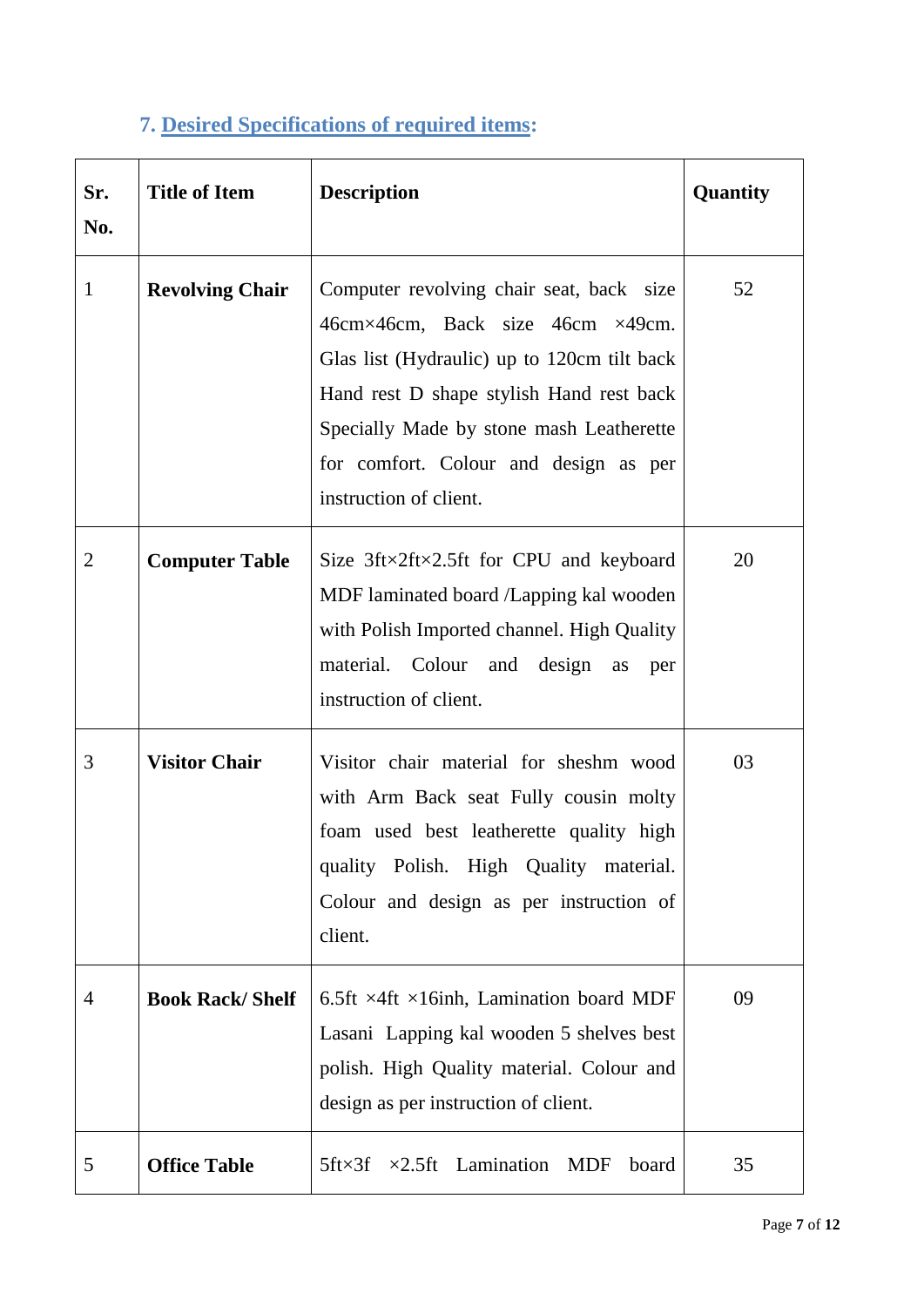|   |                       | Lapping sheshm wood sported Leg<br>$2\times1/2=3\times1$ Inc Patti. ONE SIDE three |    |
|---|-----------------------|------------------------------------------------------------------------------------|----|
|   |                       | drawers and other side one cabinet with<br>quality Polish. High Quality material.  |    |
|   |                       | Colour and design as per instruction of                                            |    |
|   |                       | client.                                                                            |    |
| 6 | <b>Wooden Knitted</b> | Sheshm wood Frame best quality seat back                                           | 45 |
|   | <b>Chair</b>          | knitting polish. High Quality material.                                            |    |
|   |                       | Colour and design as per instruction of                                            |    |
|   |                       | client.                                                                            |    |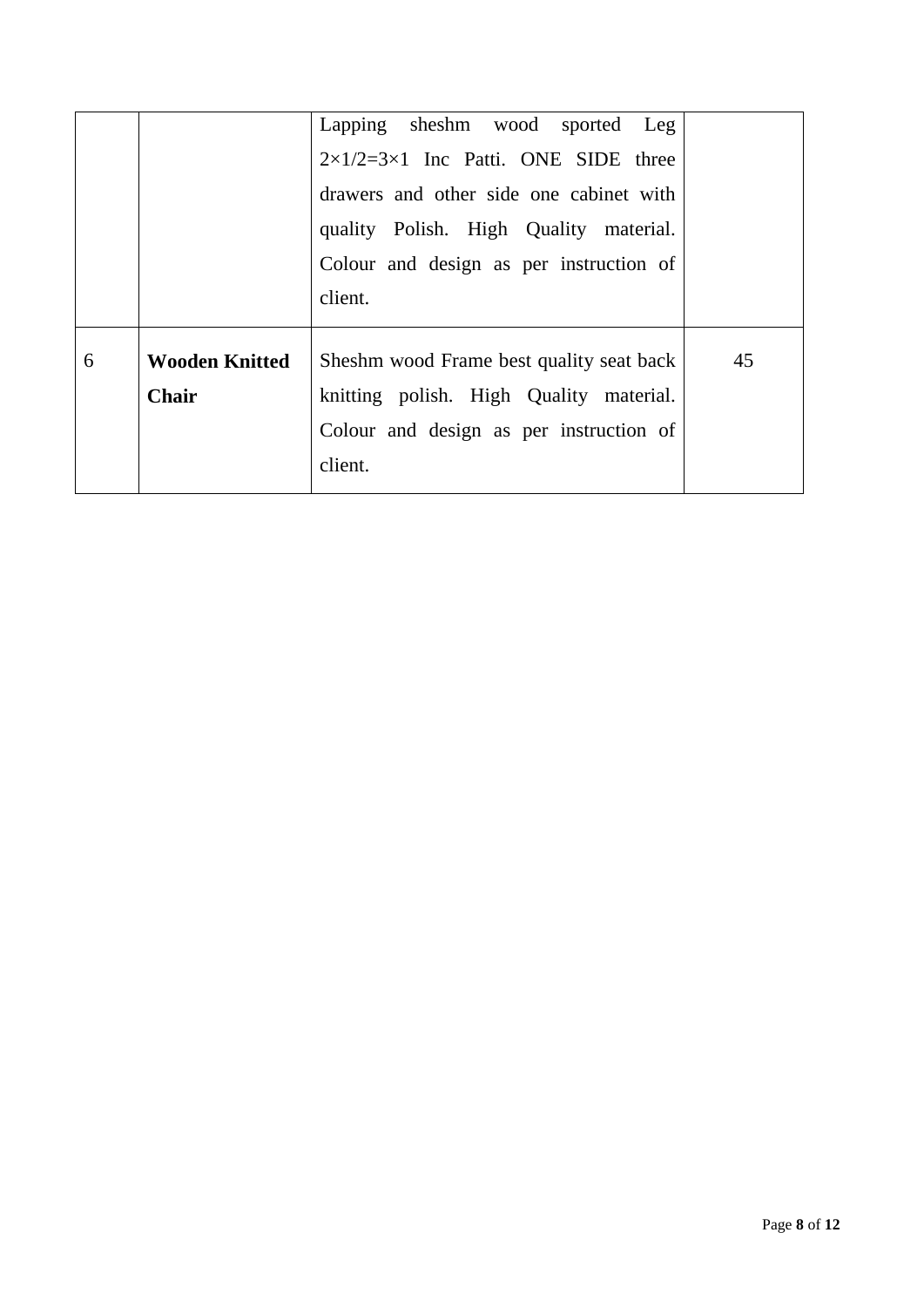# <span id="page-8-0"></span>**6. Terms & Conditions:**

- 1. Tender document which includes full details of items and other terms & conditions can be downloaded free of cost from [www.sindhhighcourt.gov.pk](http://www.sindhhighcourt.gov.pk/) and [www.spprasindh.gov.pk.](http://www.spprasindh.gov.pk/)
- 2. Single Stage-Two Envelope method will be adopted for bidding process as per rules.
- 3. Company Profile along with relevant documents be attached with this document.
- 4. Bid(s) shall be in Pak rupees only.
- 5. The bidder should quote its rates clearly, in the Financial Proposal in both figures and words.
- 6. No advance payment shall be made against the supply of items mentioned in this bidding document.
- *7. Delivery shall be made at High Court of Sindh, Karachi.*
- 8. Sindh High Court reserves the rights to cancel the tender, accept or reject any tender as per rules.
- 9. The contract shall be terminated in case of violation of terms and conditions by the contractors.
- 10. All bids must be accompanied by an earnest money/ security of 2% of total cost. The bid security of unsuccessful bidder will be released by SHC after award of work or after expiry of bid validity period as per rules whereas the bid security money of successful bidder will be released after supplying of items.
- 11.In case of any difference or dispute arises between the parties, the same shall be dealt with as per rules.
- 12.All rules, regulations and policies will be governed in accordance to the SPPRA.
- 13.General Sales Tax will be paid on applicable items only by the company/firm/agency.
- 14.SHC reserve the right to accept or reject any or all tender(s) or terminate proceedings at any stage in accordance to the rules & regulations framed by SPPRA. SHC, also reserve the right to issue Purchase Order for any single item to different lowest responsive bidders or issue Purchase Order for all the items to any lowest responsive bidder.
- 15. The contractor/ supplier will be liable for any mistakes in calculation of price/ rate and amount and shall be liable to suffer the loss arises at any stage of contract, due to mistakes in calculation or tax rates.
- 16.All Government taxes (including Income tax and stamp duty), levies and charges will be charged as per applicable rates / Work Order.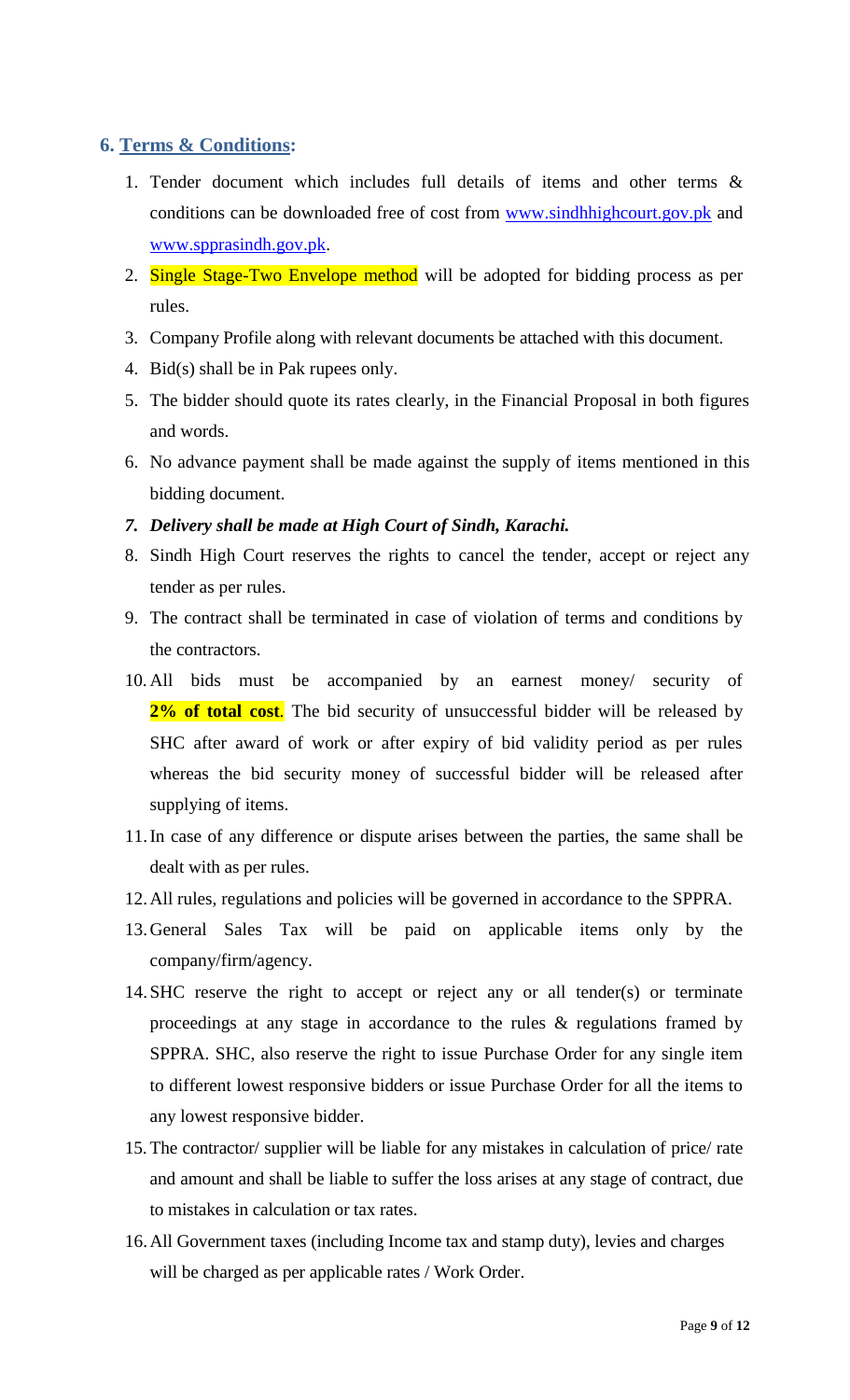- 17. The contractor shall pay all the cost for preparation of legal documents of contract.
- 18.SSPRA Rules will be followed for all other terms and conditions not specified/ mentioned/ ambiguous in this tender document. Kindly read SPPRA Rules for further details.

It is hereby certified that the terms and conditions have been read, agreed upon and signed.

| M/s.                              |  |
|-----------------------------------|--|
| <b>Year of Establishment</b>      |  |
| <b>Name of contact Person</b>     |  |
| <b>Address</b>                    |  |
| <b>Sales Tax Registration No.</b> |  |
| <b>National Tax No.</b>           |  |
| Mobile No.                        |  |
| <b>Telephone No.</b>              |  |
| Fax No.                           |  |
| E-mail                            |  |

**Stamp & Signature**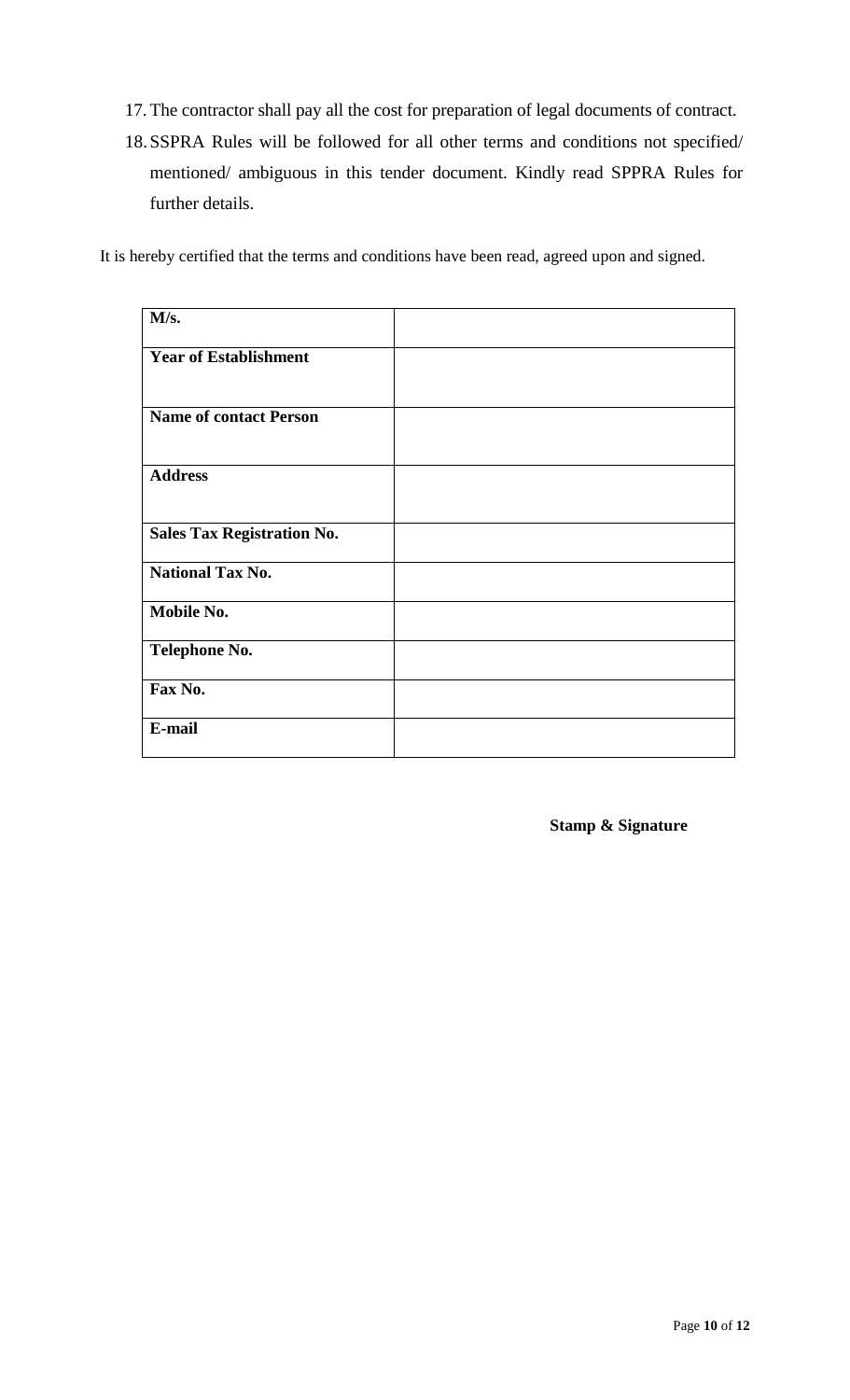# <span id="page-10-0"></span>**8. Sample of Proposal Submission Form:**

*To be printed on the letter head of firm.*

Tender Reference No. 2008 and 2008 Dated

Name of Contract:

The Learned Registrar, Sindh High Court, Karachi.

Dear Sir,

We, the undersigned, offer to provide our services for "<br>
", as a Bid, sealed in an envelope.

<span id="page-10-1"></span>We understand you are not bound to accept any Proposal you receive and reserves the right to accept or reject any offer and to annul the bidding process and reject all or any proposals without assigning any reason or having to owe any explanation whatsoever.

The decision of the Hon"ble Purchase Committee shall be final and cannot be challenged on any ground at any forum and Sindh High Court will not be liable for any loss or damage to any party.

Sincerely,

**Name Designation, Name of Company**

## **9. Sample of Articles of Agreement:**

This Agreement made this \_\_\_\_\_\_\_\_\_\_ day of \_\_\_\_\_\_\_\_ 2019, by and between the Project Director, Sindh High Court, Karachi, Sindh, including his successors in office and Assignees / Agents, acting through the learned Registrar, hereinafter called the "**SHC**", of the one part,

And  $M/s$  at  $M/s$  at  $M/s$  at  $M/s$  at  $M$ \_\_\_\_\_\_\_\_\_\_\_\_\_\_\_\_\_\_\_\_\_\_\_\_\_\_\_\_\_\_\_\_\_\_\_\_\_, hereinafter called the "**Contractor**" which expression shall include their successors, legal representatives of the second part.

Whereas the **SHC** requires supply of **\_\_\_\_\_\_\_\_\_\_\_\_\_\_\_\_\_\_\_\_\_\_\_\_\_\_\_\_\_\_** and whereas the **Contractor** has agreed to supply, the said items valued at **Rs.\_\_\_\_\_\_\_\_\_\_\_\_\_** and words (exception of the terms) as per Purchase Orders, subject to the terms and conditions set forth, hereinafter, which have been accepted by the **Contractor**.

#### **Now this Agreement witnesses as follows:**

- 1. In this agreement words and expressions shall have the same meanings as are respectively assigned to them in the **Conditions of Contract** hereinafter referred to.
- 2. The following documents which, for the purpose of identification, have been signed by \_\_\_\_\_\_\_\_\_\_\_\_\_\_\_\_\_\_\_\_\_\_\_\_\_\_ on behalf of the **Contractor,** and by the learned Registrar on behalf of the **SHC**, all of (name and designation of the authorized person) Which shall be deemed to form and be read and construed as a part of this **Agreement**  viz.
	- a) Articles of Agreement;
	- b) Instructions to Tenderers;